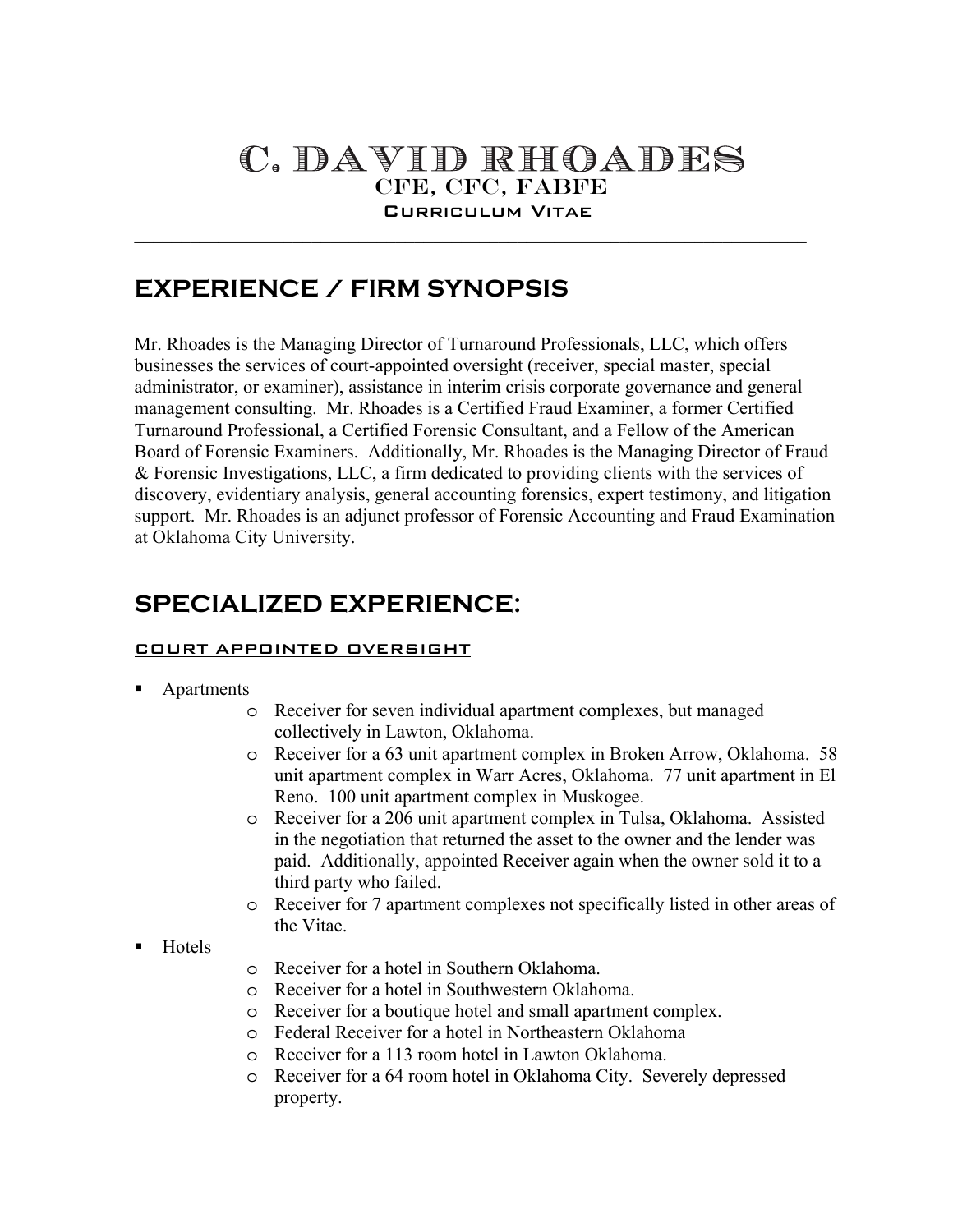- o Receiver for Hotel in Tulsa County. Hotel consisted of 57 rooms with a debt structure of over \$2 million. Participated in mandatory Arbitration on behalf of the hotel with the Choice Hotel Group. Performed a fraud assessment for the potential for fraudulent transactions and loss of cash.
- o Receiver for 106 room hotel in Ardmore, Oklahoma.
- Oil and Gas Related
	- o Liquidating Agent for Barrett Refining Corporation pursuant to a confirmed plan of reorganization. Responsible for Oil Refineries in Thomas, Oklahoma and Vicksburg, Mississippi as well as a pipeline. One of the refineries was environmentally challenged. Sold both.
	- o Chapter 11 Trustee in the Western District of Oklahoma for Chisholm Resources, which operated in Oklahoma, Kansas, and Wyoming. Company actively operated the wells, distributed revenue and did the related Joint Interest Billings. Sold all of the assets, paid the secured creditors in full plus interest and attorney fees. Distributed funds to unsecured creditors.
	- o Successor Trustee for Berry Petroleum Corporation and the resulting Creditors' Trust. Sold all assets in a series of private transactions realizing substantially more than Creditor's Committee expectations.
	- o Successor Trustee for Lammerts Oil Company, liquidated all assets.
	- o Trustee, Martin Drilling. Liquidating Chapter 11. Assets consisted of a land rig, two work-over rigs, leases, and operating oil and gas properties. Performed fraud examination and recreated certain accounting records.
	- o Federal Receiver in the Eastern District of Oklahoma for a case involving investments in a bio-fuel company. Company entered bankruptcy to avoid the supervision.

#### Real Estate

- o Receiver for three funeral homes and a cemetery in Tulsa.
- o Receiver for six C-stores in Bartlesville.
- o Receiver for a mobile home park in Ponca City.
- o Receiver for an RV park in Grove.
- o Receiver for a mini-storage facility and single family home in Catoosa.
- o Receiver for commercial building housing a manufacturing operation.
- o Receiver for a building that houses a C-store. Perform a forensic analysis of the historical profitability.
- o Special Master in a case involving an office building to insure the propriety of the accounting.
- o Receiver for a home builder with multiple properties.
- o Receiver for 4 diverse properties in Tulsa County. Two partially completed single family homes, a 52 unit apartment complex, and an office warehouse complex.
- o Trustee for an individual and seven administratively consolidated Bankruptcy cases in the Western District of Oklahoma. Assets included land developments, real estate, litigation and other miscellaneous assets.
- o Receiver for multiple single family homes.
- o Receiver for two office buildings on two separate occasions.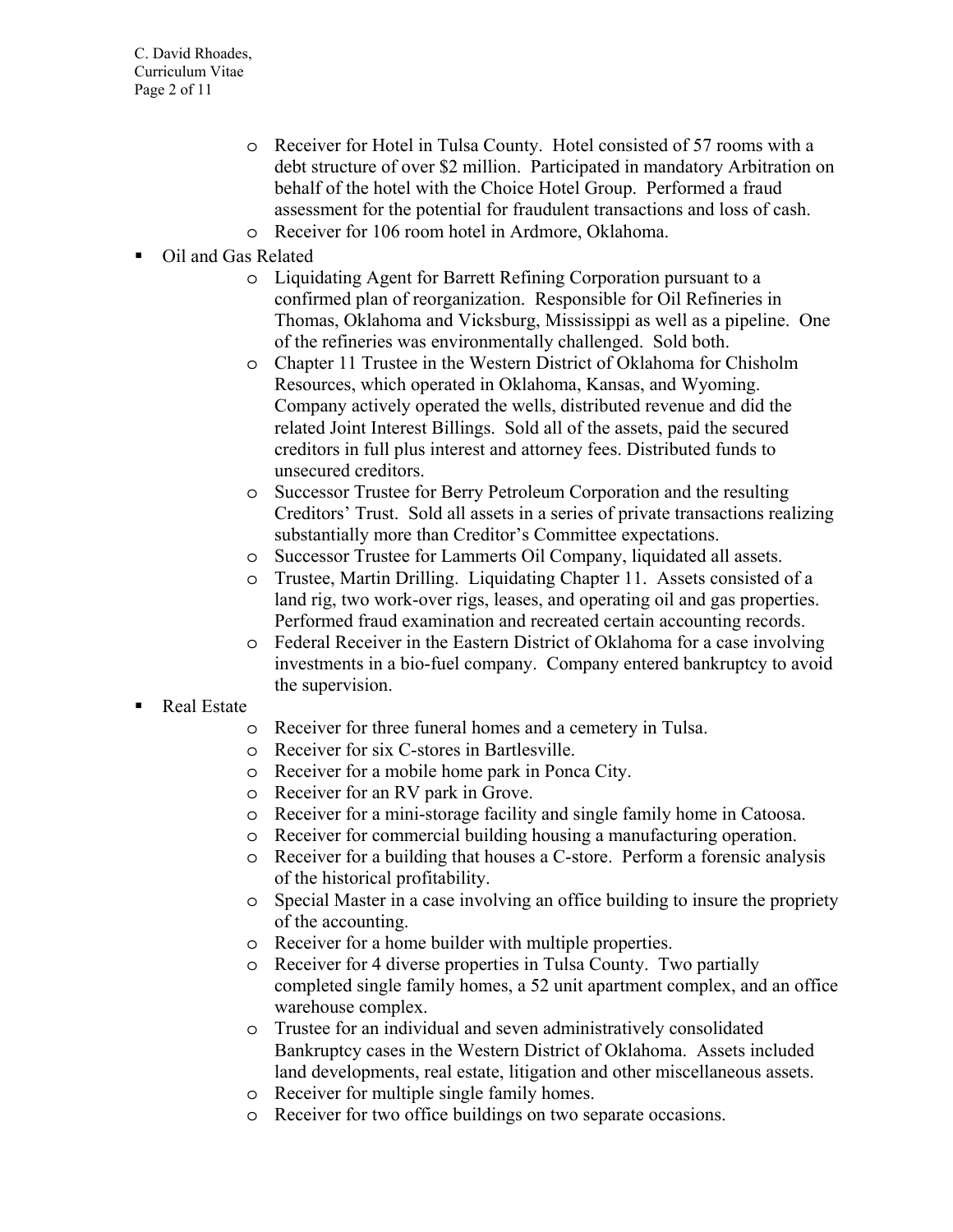- o Receiver for Downtown Airpark in Oklahoma City. Complied with all rules and regulations for a FBO private airport. Liquidated all assets.
- o Accountant for the Trustee in Surrey Hills Eagle's Nest Chapter 11 proceedings (assets include a golf course, land development, and agricultural land). Identified potential purchasers and developers. Sold both land development and golf course.
- o Administrator in more than one estate to resolve the conflicts by the beneficiaries and apportion the assets of an estate.
- o Receiver for a single family home that was partially completed. Preserved assets and took bids to complete construction.
- o Receiver for a Condominium real estate asset in Oklahoma County.
- o Receiver involving numerous rent houses throughout Oklahoma.
- Elder Care facilities
	- o Receiver for three Nursing Homes on three different occasions. Nonoperating facilities. Supervised the retention of the license.
	- o Receiver for an independent living center.
	- o Receiver for an assisted living center.
- Receiver for a tire recycling plant.
- Attorney-in-Fact in the Chapter 11 Bankruptcies of:
	- o B&K Marine, Trends Express, and
	- o Keller Williams Furniture Manufacturing Company to develop and implement the plan of reorganization for those entities.
	- o Served as President and sole director of a pipe inspection and repair facility in Chapter 11.
- Receiver for a truck manufacturing facility in eastern Oklahoma.
- Receiver for C-store in Northeastern Oklahoma.
- Federal Receiver for case involving commodity futures trading, involving money laundering. Distributed over \$19 million to the victims.
- Quasi Special Master to examine the financial records of a committee of an Indian tribe to determine appropriateness of the payments.
- Special Master in a case involving two equal owners of an LLC. Develop an accounting of all of the transactions and render a valuation of each member's share.
- Special Master case regarding movements into and out of trusts and concurrently a Special Administrator in the estate to investigate and preserve assets which included up to 175 oil and gas properties and other assets.
- Arbitrator between an Oklahoma insurance company and a policyholder.
- Appraiser for a roofing company for IRS valuation.
- Appraiser for assets in the Probate Division of Oklahoma County District Court.
- Receiver of two metal fabrication shops and one machine shop. Liquidated all assets.
- Receiver for a marina and resort, and another marina and 8 condominiums.
- Receiver for five Marble Slab ice cream stores.
- Receiver for an individual and company accused of fraud and Ponzi schemes.
- Receiver for a farmer's telemarketing and purchasing company.
- Receiver for the proceeds of the sale of an automobile dealership.
- Receiver and investigator for a case that involved an embezzlement of over \$650,000.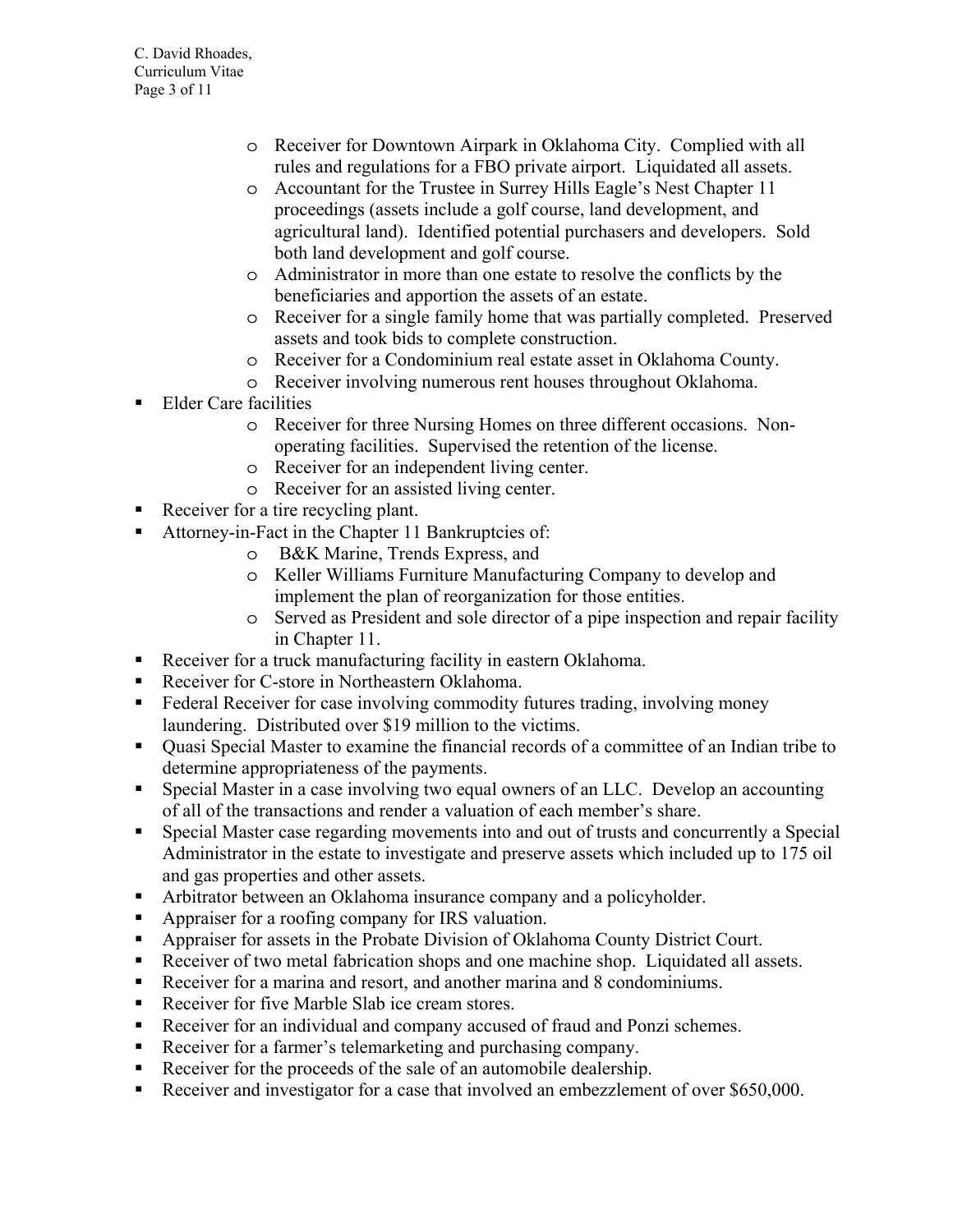C. David Rhoades, Curriculum Vitae Page 4 of 11

- Receiver for KD Auto Brokers. Allegations of out of trust position by Debtor and inappropriate payments to creditors.
- Receiver for two golf courses. One project is 1800 acres comprising an 18 hole golf course and development. The other a 150 acre course in disrepair.
- Receiver for a manufacturer for auxiliary power units for over-the-road class 8 Trucks.
- Receiver for a tree farm. Sold over 1000 trees.
- Federal Receiver for a company that researched unclaimed property held by state governments.
- Receiver for a family fun center in Norman, Oklahoma.
- Receiver for a company that remanufactures auxiliary power units for jet engines ranging in size from small personal jets to 727s.
- **Example 1** Liquidating Agent for Texas Marine Supply, a Houston Texas chandler under a confirmed plan of liquidation.
- Chapter 11 Trustee in the Western District of Oklahoma for a company that was a retailer of propane-related products, assets in Oklahoma and Texas.
- Chapter 11 Trustee in the Western District of Oklahoma in the Guthrie Corporation case (grain elevators, wood chip processing plant, sawmill in Honduras and other assets).
- Chapter 11 Trustee in the Northern District of Oklahoma for a company which repairs railroad cars subject to AAR regulated inspections or cars to be retrofitted to change their use. This company had locations in Omaha, NE and Hugo, OK. Both locations were sold and the ongoing operations were preserved as well as jobs for over 75.
- Chapter 11 Trustee involving four retail furniture stores in Oklahoma.
- **Trustee for the Liquidating Trust under a confirmed plan of Bankruptcy Liquidation for a** Hotel in Hot Springs, Arkansas and various other assets which included real estate, a horse ranch, race horses, oil and gas properties, and land developments.
- Bankruptcy Court Examiner in Barrett Trailers Chapter 11. Powers expanded to include the development of an accounting system for the Debtor-In-Possession, review claims, analyze litigation, and other duties.
- Appointed as replacement personal representative in an estate that involved the mistaken payments to stakeholders. Required to sort out the historical payments, collect the erroneous payments and disburse to appropriate parties.
- Special administrator in more than one estate with varying sizes of assets and complexity involving movement of assets to trusts and the propriety of payments.
- Guardian over both an individual and the assets.

## SPECIFIC ENGAGEMENTS

- Expert witness in a case that involved issues with a member of an LLC who took draws instead of salary, potential insolvency, and appropriate corporate governance.
- Expert witness for case involving alter ego, piercing the corporate veil and general corporate governance. Utilized the fundamentals of forensic accounting to determine the historical activity of the companies and their officers and employees. Five Cases.
- Expert witness in a case involving the valuation of hedges of natural resources and the derivatives. Analyze the impact on the financial representation of a company.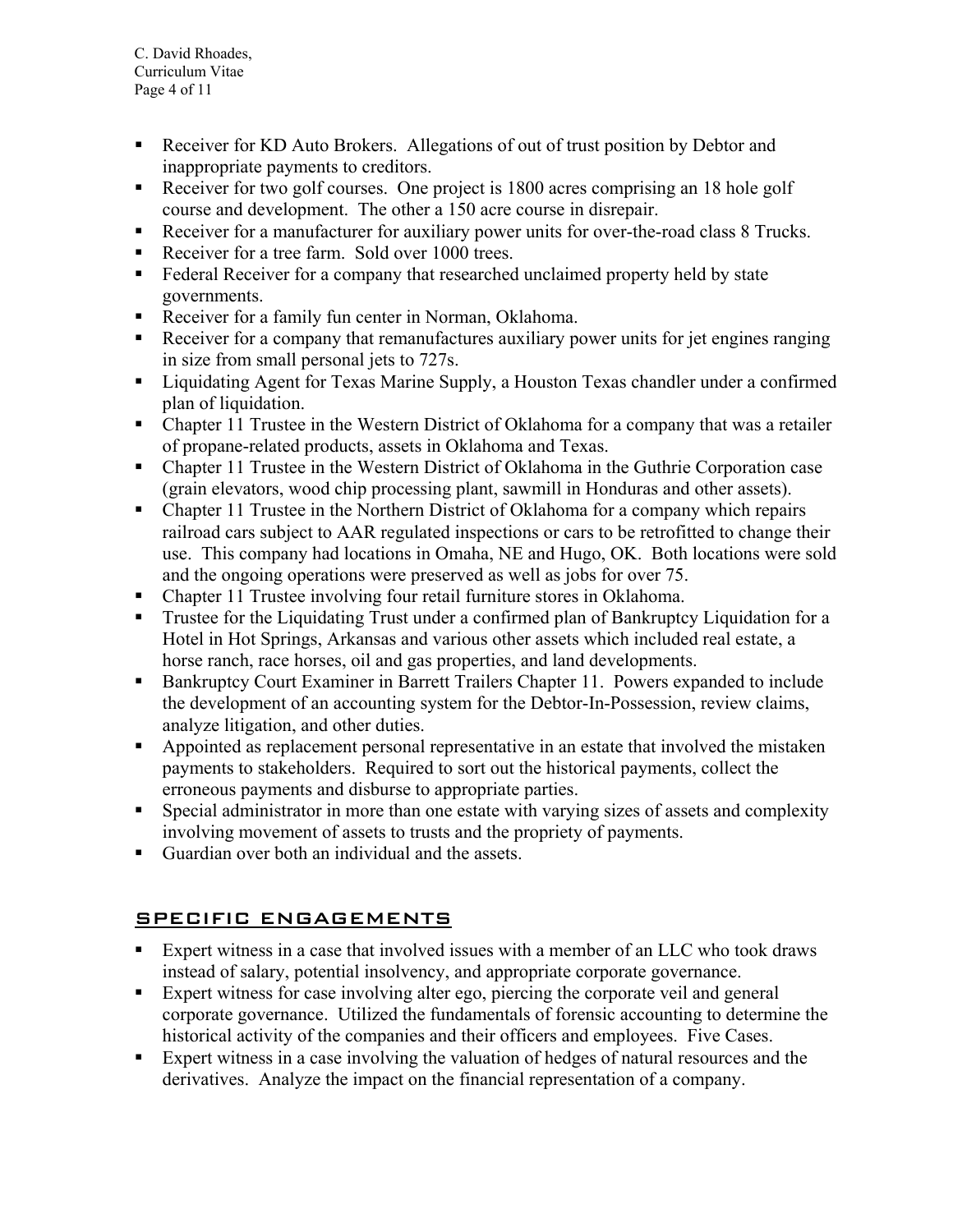C. David Rhoades, Curriculum Vitae Page 5 of 11

- Expert witness on pre-petition transfers and the applicability of the avoiding of the transfers under the preference period within the Bankruptcy Code. One in the District of Delaware and one is in the District of New Jersey.
- Expert witness on the standards and practices in the Natural Gas industry and a potential preferential transfer under the Bankruptcy Code and Texas law.
- Analysis of distributions to members of wood fixture manufacturing company.
- Analysis of payments to a law firm for management of outside legal counsel fees.
- Conducted an assessment of a hobby store for an insurance investigation.
- Managed and coordinated the assessment of various assets of a drilling company.
- Conducted an assessment of a company that sold framed art to the designer trade.
- Analyzed the viability and business operations of 23 limited partnerships whose assets consist primarily of mobile home parks nationally.
- Assisted an Oklahoma Indian Tribe in assessing opportunities for economic development that would comply with Federal regulations for utilization of Casino profits.
- Assisted in the development of software that controls cash into and out of a casino.
- Assisted in reorganization of a law firm and ultimate liquidation.
- Conducted due diligence for an acquisition of a marketing and screen printing operation.
- Valuation of a claim for a fraudulent transfer in a Chapter 7. Determine value of the initial transfer and the amount at petition date.
- Assisted in the formulation of an acquisition of a major retail franchise. Conducted due diligence. Analyzed the potential for acquisition via a §363 sale in Bankruptcy.
- Retained to investigate the damages resulting from nonpayment of insurance claims from a carrier for employees of an employee leasing company.
- Valuation of seven related companies both in the United States and Canada for a fairness opinion on the sale of business units.
- Assisted in the valuation of a company in the book publishing industry and render advice on general business issues.
- Assisted in the valuation of a retail landscaping and lawn maintenance company.
- Retained to evaluate the feasibility of a Bankruptcy plan for a trucking company.
- Negotiated debt settlements for a failed restaurant and the principals; for a retail furniture store and for a retail nursery.
- Developed a fairness opinion regarding value of assets for:
	- o Attribution to spouses in a divorce proceeding of assets;
	- o More than one manufacturing companies;
	- o Debt for equity swap between a lender and a publicly traded company;
	- o Holding company for convenience stores;
	- o A facility for emotionally challenged youth; and
	- o Prospective purchasers for a medical supplies company.
- Acted as an inspector and judge in tabulation of votes by proxy and in person for a publicly held company.
- Appraised closely held stock for inclusion in client's Federal Tax Return. Met standards and qualifications for Internal Revenue Service Form 8283.
- Served as CFO and ultimately liquidated a company with 6 work-over rigs. Additionally liquidated 6 medium to deep land rigs. Additionally, for another drilling company, sold company with 5 rigs.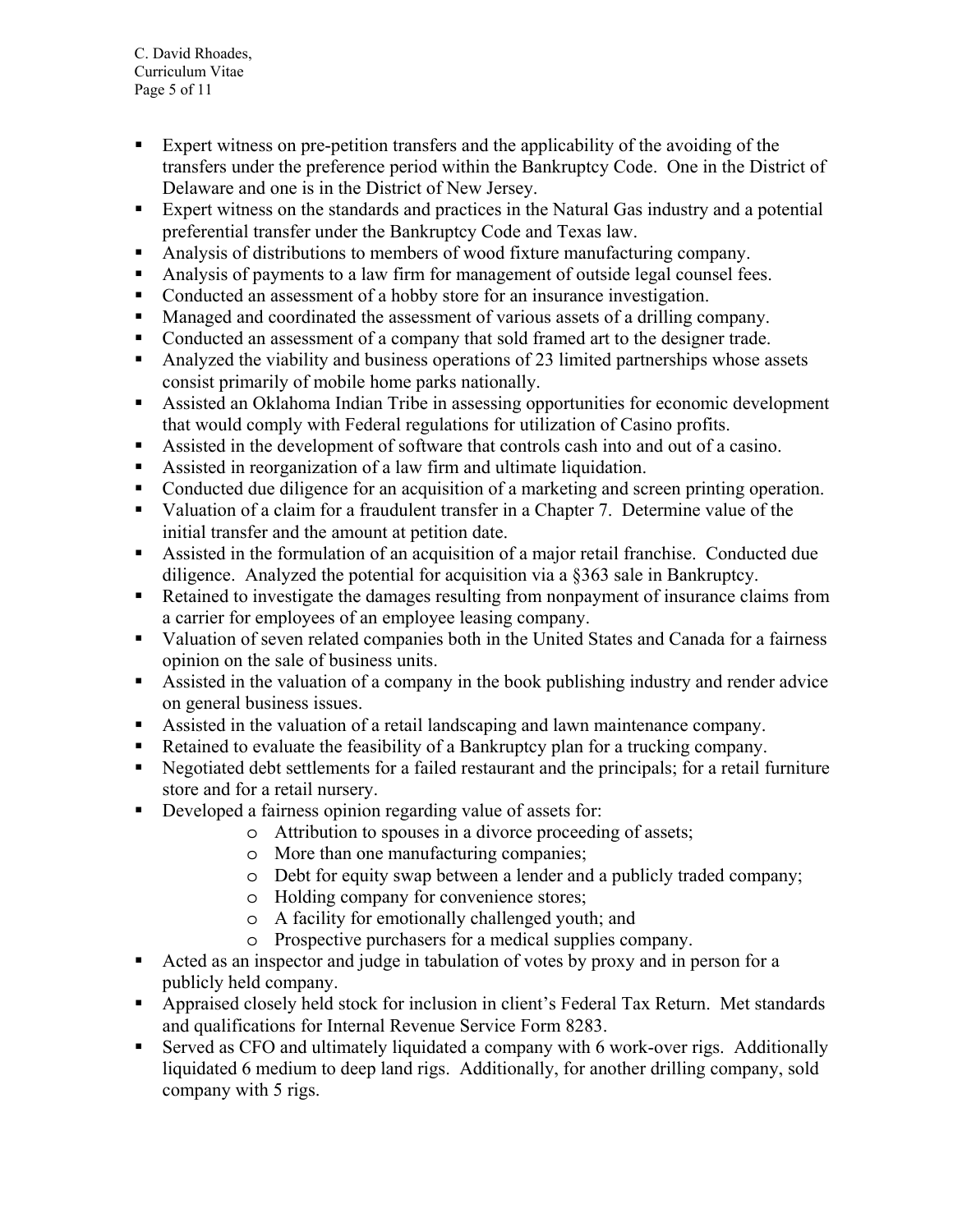C. David Rhoades, Curriculum Vitae Page 6 of 11

- Assisted both sellers and purchasers of oil and gas packages or individual properties with values exceeding \$8 million. Advised creditor's committee on a stalking horse bid and the ultimate sale of \$74 million of properties in Oklahoma, Texas, the Gulf Coast, Rocky Mountains and Wyoming.
- Assisted in evaluation of Oil and Gas assets for a Bank, companies, and individuals. Additionally, analyzed the requests for expenditures for properties held.
- Consultant to an Oklahoma Banking institution for purposes of data processing evaluation and general management practices.
- Financial consultant for: remote television broadcasting, Retail Store Fixture Manufacturer, Golf Club case goods designer, hydraulic pump remanufacturer, manufacturer (twice), law firm, consulting firm and a Public Accounting firm.
- Served as a commissioner in the valuation of land condemned by the State of Oklahoma.
- Sole owner of Valhalla Energy Corporation, which owns non-operated working and royalty, interests in oil and gas properties.

## FRAUD & FORENSIC INVESTIGATIONS

- Conducted fraud investigation for a not for profit company on an alleged embezzlement.
- Conducted fraud investigation to determine the embezzlement from a casino.
- Conducted field investigations into alleged kickback, influence peddling, and misappropriation. Additionally investigate the potential of utilizing a company where an employee/contractor allowed for over-utilization of rental equipment.
- Retained by both parties in a billing dispute involving the commissions due and payable between a casino and one of the gaming vendors.
- Conducted fraud and forensic investigations and uncovered substantial misappropriation of funds for multiple clients. These are not listed on the Rule 26 disclosure of cases due to confidentiality agreements with the clients or on-going criminal investigations by law enforcement agencies.
- Retained to forensically recreate financial and other operational data in response to actions identified by HUD for the Housing division of a Native American Tribe. Additionally expanded to prepare the books and records of the Nation for audit and also to analyze the propriety of a series of securities transactions to insure compliance with CFR rules and regulations and investment goals.
- Forensic consultant to determine the propriety of payments from certain designated accounts subject to CFR and IGRA regulations.
- Expert witness for the senior secured creditor in a Bankruptcy proceeding. Evaluate the reasonableness of competing plans of reorganization of a company that resells long distance services. Opine on plan feasibility.
- Expert witness to determine the dollar amount of liabilities owed to a number of investors.
- Expert witness involving a forensic accounting analysis of a venture involved in Natural Gas Storage and violations of corporate governance resulting in piercing the corporate veil and alter ego allegations.
- Expert witness in the area of fraud deterrence and general corporate governance relating to the commission of fraudulent acts for numerous clients in a pre-litigation environment.
- Expert witness to investigate the payments into and out of an oil and gas venture and its related entities and investors.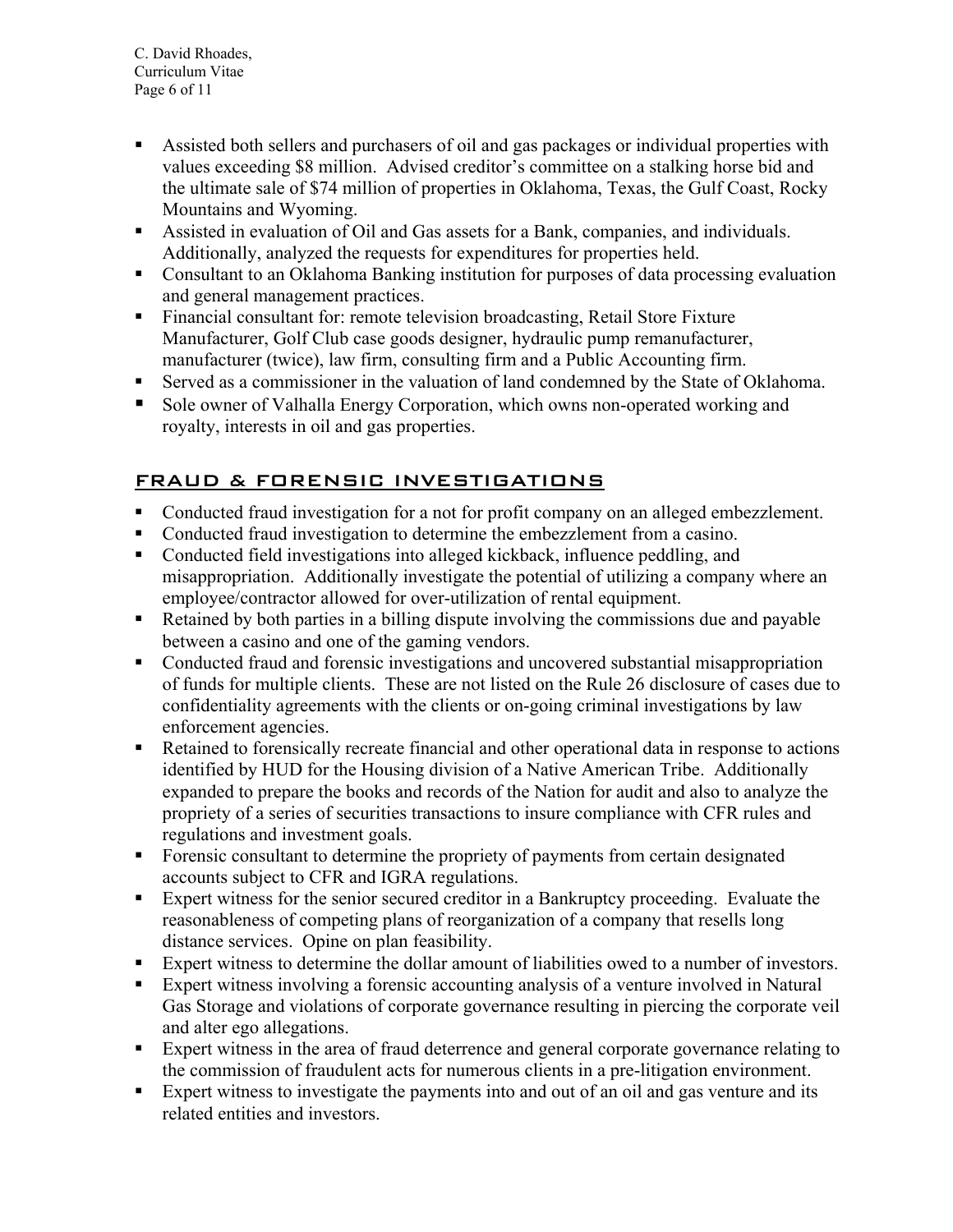C. David Rhoades, Curriculum Vitae Page 7 of 11

- Expert witness in two cases in the Western District of Oklahoma to testify regarding the prohibition of discharge of a Debtor in a Bankruptcy. Issues involve the movement of assets prior to filing, re-creation of accounting and business records.
- Expert witness to investigate the potential misappropriation of funds from an oil and gas company. Case involved assets in the United States, Canada and offshore.
- Retained by both parties in a complex billing dispute. Recreated historical records, reconciled accounts, audited escrow/trust accounts for propriety.
- Investigate local labor union to determine propriety of payments to or for officials. Also observed monies into and out of the PAC accounts.
- Recreated accounting data for distributor of drywall and roofing supplies in order to render a fairness opinion regarding an acquisition of the company.
- Retained to investigate fraudulent activities at an Indian Casino, required the recreation of all cash related data for a 10 month period.
- Retained in multiple cases to investigate the movement of assets into and out of a company in the alleged violation of the Uniform Fraudulent Transfer Act (UFTA) and alter ego allegations.
- Investigate the propriety of accounting and the movement of funds from an Estate for the Surety Bonding Company.
- Conducted fraud and embezzlement investigation from an attorney. Recreated all cash related transactions and mapped misappropriations.
- Retained by an Oklahoma Indian Tribe to investigate allegations of misconduct and to revamp the accounting controls of all Tribal activities. Additionally the engagement was expanded to include viability of certain Tribal enterprises and overall Tribal governance.
- Retained by a bank to assist in the investigation of an embezzlement. Ultimately the perpetrator was indicted on 100 counts of making inappropriate entries exceeding \$3,000,000. Individual entered into a plea agreement with the Federal Government.
- Retained to investigate the payments from and to a series of bankrupt and solvent companies to evaluate the normal course of business, contribution of value and matching of payments. Also concerned with the Zone of Insolvency test and the fiduciary duty of the company's officers and other insiders. Qualified in Federal Court in the area of General Corporate Governance. Multiple cases.
- Investigated the payments to competing secured creditors of a retail RV dealer.
- Investigated and rebutted an audit by HUD that has the capacity to assess penalties in excess of \$15 million to the responsible parties.
- Retained to do a valuation of a motorcycle sales and service facility and in conjunction with that engagement to do a limited fraud audit of the prior operations of the business;
- Conducted an examination on the propriety of software licenses, copyright infringement issues and other operational factors of a software development firm.
- Conducted a fraud examination involving an embezzlement and forgery for a holding company in the restaurant industry. Assisted in developing new accounting and operational controls to prevent fraud in the future.
- Consultant for B&B Worm Farms, Inc. the largest owner of worms in the United States. After the assessment phase, the Company entered Chapter 7 Bankruptcy and Turnaround Professionals was engaged by the Trustee. Performed fraud examinations, asset identification, forensic accounting and other asset preservation functions.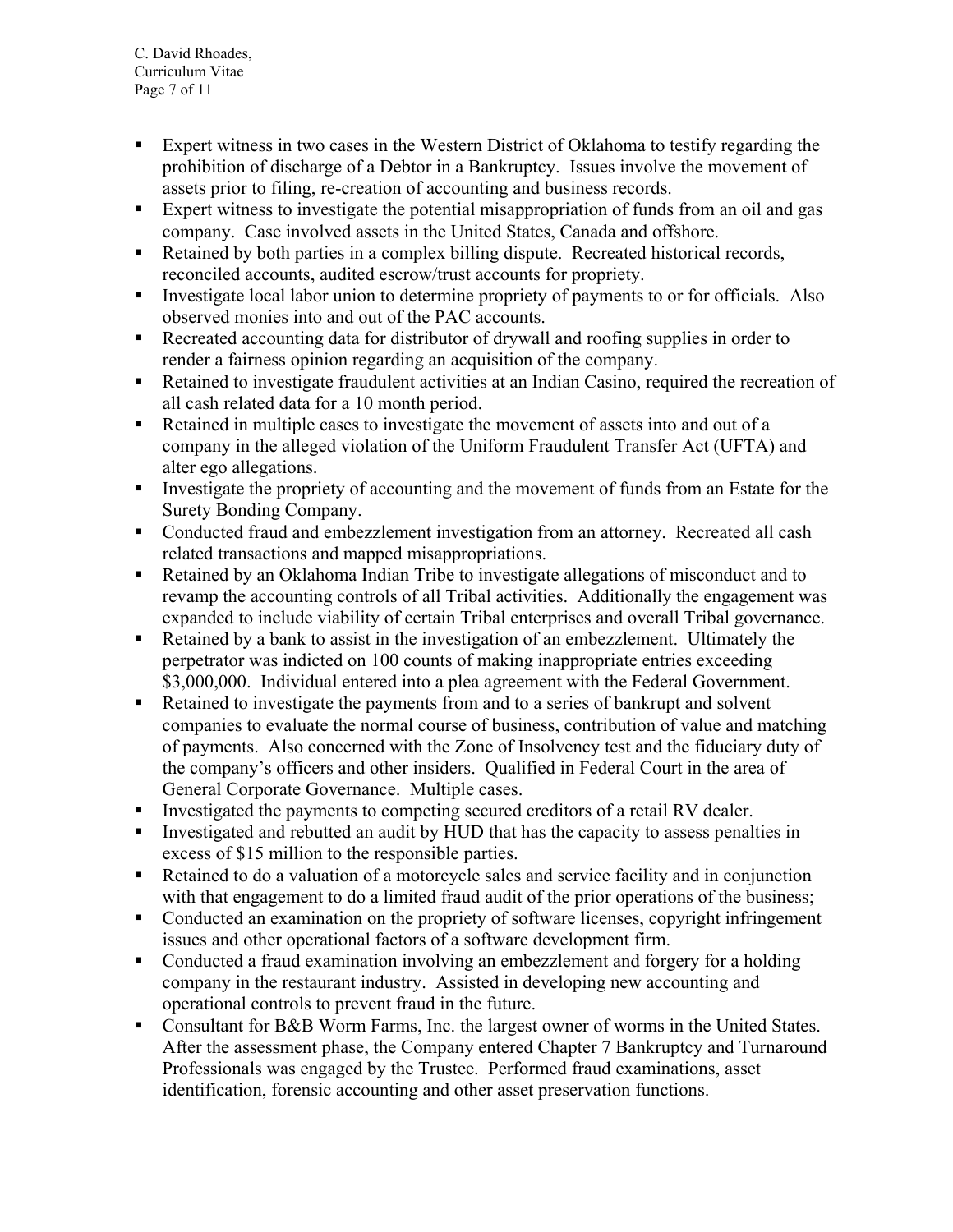C. David Rhoades, Curriculum Vitae Page 8 of 11

- **Performed a fraud examination of transactions between an Estonian distribution company** and an Arkansas procurement company.
- Conducted a fraud audit regarding a misappropriation of funds from Churches.

#### INTERIM MANAGEMENT

- Advised management of a Casino in day to day operations and accounting.
- Interjected as Chief Reorganization Officer for an Oil Field pipe inspection company.
- Chief Executive Officer of Jan Dal Oil and Gas, directed revenue distribution, Joint Interest Billing, collection of accounts receivable and field operations.
- As Chief Executive Officer responsible for all facets of a furniture manufacturing company. After the company filed Chapter 11 (to avoid FDIC foreclosure), managed the Debtor-in-Possession and confirmed a liquidating plan.
- Consultant/ interim CEO for Truck World Inc. of Joplin, Missouri one of the top 5 independent Class 8 used truck dealers in the United States.
- Assisted numerous companies and individuals in the restructure of their businesses by renegotiating debt and returning the companies to profitability.
- Workout consultant for retail nursery businesses.
- Assisted the liquidation of Canadian Valley Meat Company, a processor of lunchmeat, box beef and other products. Negotiated debt compromise and maximized the return to the Unsecured Creditors. Sold oil and gas properties owned by the company.
- Assisted the new business startup of a drilling bit manufacturer for the oil and gas industry in Paris, Texas. Negotiated loans and leases exceeding \$1 million.
- Chief Financial Officer of a holding company that owned 27 corporations. Industries included: Peterbilt truck dealerships, GMC truck dealerships, AC Delco warehouse distributor, land development, bankrupt REIT's, cattle ranches, oil & gas interests, and other investments.
- Chief Reorganization Officer for expanded metals manufacturer. Manufacturer did \$6 million in revenue from two plants employing 39 people. Crafted Bankruptcy filing in order to utilize §363 to sell the assets and preserve the going concern value.
- Chief Reorganization Officer for over-the-road trucking company. Confirmed a plan of reorganization in a Chapter 11 in the Western District of Oklahoma.
- Chief Restructuring Officer, AAA Landscaping. Restructure company, install accounting systems and interact with Banks and creditors to insure company survival.
- Chief Restructuring Officer, Quantum Construction Technologies in Okemah, Oklahoma a manufacturer of modular homes.
- Consultant on repositioning of a Restaurant in Las Vegas, Nevada. Converted to a nightclub. Reopened and continuing as an operating enterprise.
- Consultant to Tulsa Truck Marketing in the restructure of its debt and operations.
- Consultant and Chief Financial Officer for a multi-faceted oil  $\&$  gas and drilling company that ultimately had debts in excess of \$150 million.
- For a land based, contract oil and gas drilling company, supervised accounting operations. Interfaced with the operations department to determine bidding on contracts and profitability of individual projects. Liquidated five work-over rigs and associated equipment. Later, negotiated the sale of the company and all of its assets.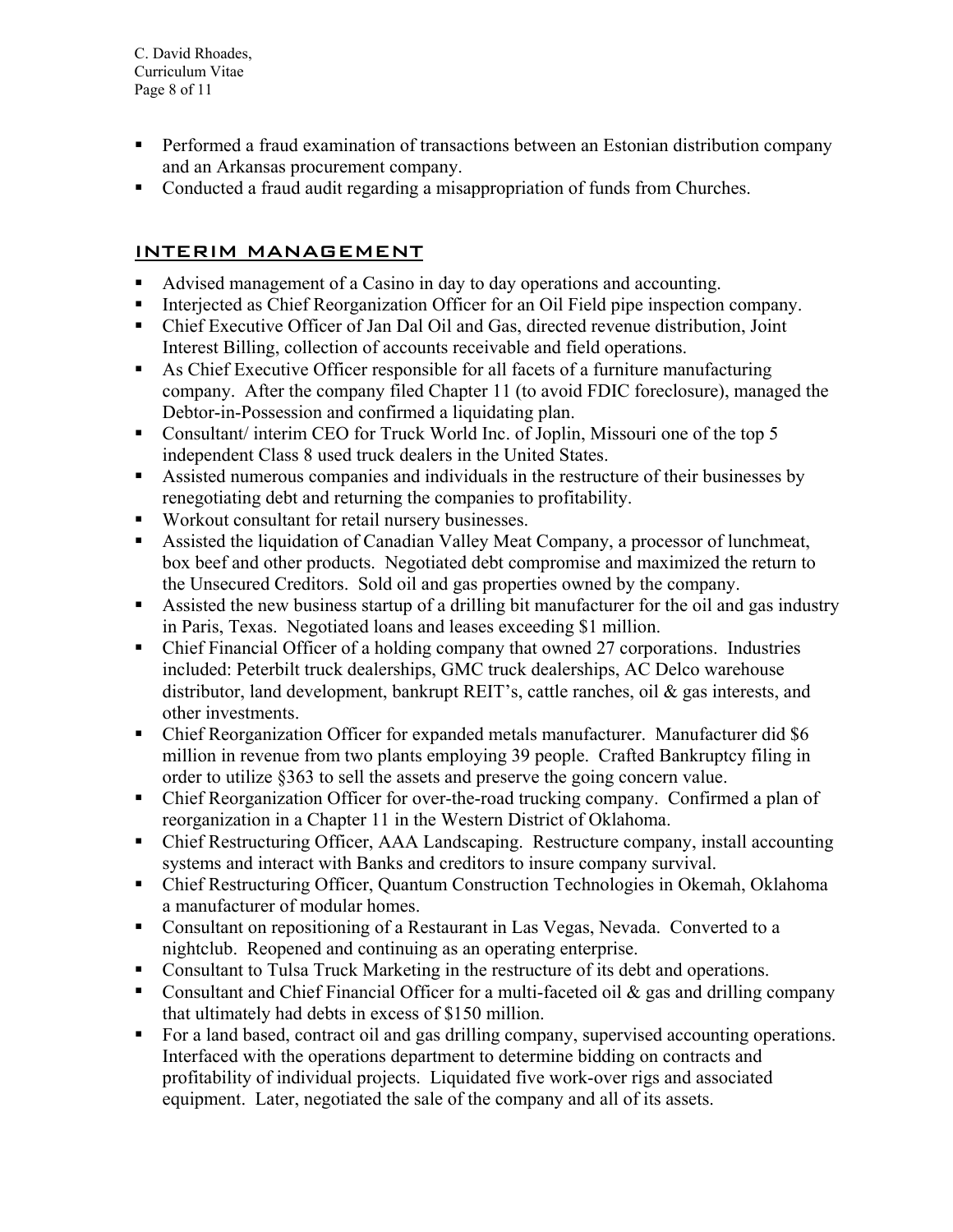- Served as liquidating agent for a commercial bakery in Lawton, Oklahoma. Marshaled assets, sold non-core assets and are currently marketing the facility.
- **Turnaround and workout specialist for Oil & Gas Exploration and Production Company in** renegotiating debt of \$10 million to trade and bank creditors. Sold 400 operated and nonoperated properties for \$5.8 million.

## **Guest Lecturer**

Oklahoma City University School of Accounting• Benedictine College Finance Department• Creighton University School of Accounting• Lorman Seminar on Commercial Loans and the impact of Bankruptcy• Turnaround Management Association Texas Chapters on the Turnaround Process and loan workouts• Finance Executives of Oklahoma (on Fraud and Bankruptcy)• Oklahoma County Bar Association Bankruptcy Section• Tulsa Chapter of Certified Fraud Examiners (on Bankruptcy Fraud)• Tulsa County Bar Association Bankruptcy Section (on Bankruptcy Fraud)• Kansas City Chapter of National Association of Credit Managers Credit and Financial Development Division (on Preferential Payments and Critical Vendors as well as Basic Bankruptcy)• Norman Oklahoma Chapter of Certified Public Accountants (on Fraud and Forensics)• Oklahoma Business Ethics Consortium (on alternatives to termination in a financially troubled company)• Tulsa County Chapter of Certified Public Accountants (on Fraud and Forensic Accounting)• Norman Oklahoma Chapter of Certified Public Accountants (on Basic Bankruptcy for the non-lawyer)• Tulsa University Business Department (on Fraud)• Tulsa Business Ethics Consortium (on Fraud)• Oklahoma City University School of Business (on Fraud and Bankruptcy)• American Academy of Economic and Financial Experts• University of Central Oklahoma (on Fraud)• Oklahoma City Chapter of Internal Auditors (on Fraud)• Oklahoma City Chapter of the Association of Certified Fraud Examiners which was certified for CLEET• Oklahoma Society of Certified Public Accountants and Oklahoma Bar Association CPE (on Fundamentals of Fraud) and a year later on ethics• Academy of Economics and Finance 33<sup>rd</sup> annual meeting, Houston, Texas• University of Oklahoma (Hands on Fraud Examination)• Oklahoma Department of Human Services Eldercare group (Fraud)• Oklahoma Association of College & University Business Officers (Fraud)•Northeastern State University at Broken Arrow (fraud & ethics)• Oklahoma City Chapter of the Association of Certified Fraud Examiners which was certified for CLEET (ethics), Oklahoma Bar Association CPE (1 hour on Bankruptcy after BAPCPA, and 1 hour on Ethics)• Tulsa chapter of the Institute of Management Accountants (Ethics and Fraud)• Moore Norman chapter of OK Ethics (fraud & ethics)• Tulsa chapter of Institute of Internal Auditors (Ethics and Fraud)• Oklahoma chapter, International Association of Financial Crime Investigators• Oklahoma Society of Certified Public Accountants (ethics)• Oklahoma City chapter of CFEs (casino fraud, also ethics) •Tulsa chapter of CFEs (ethics) •Tulsa County Bar Association (Receivers and Special Masters).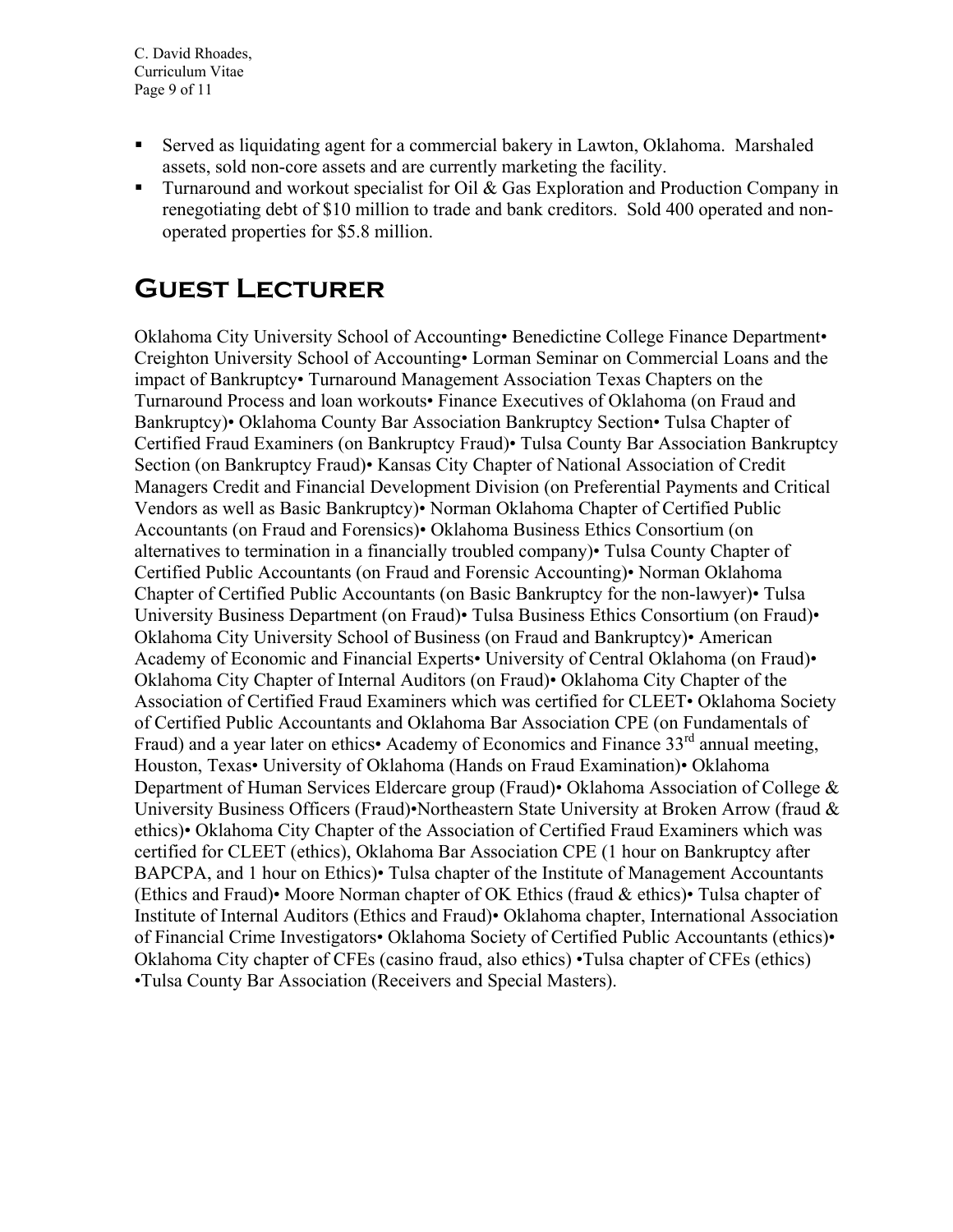## **PUBLICATIONS**

"Forensic Examinations and Financial Fraud: A Review of Important Methodologies and Procedures of the Successful Fraud or Forensic Examiner", Co-Authored with Dr. Patrick Fitzgerald of Oklahoma City University.

"The Uniform Fraudulent Transfer Act and Anti-Fraud Provisions of the Sarbanes-Oxley Act of 2002: Using Forensic Investigations to Prove Financial Fraud and produce Accurate Determinations of Economic Value or Loss." Co-Authored with Dr. Patrick Fitzgerald of Oklahoma City University.

"Using Forensic Investigations to Prove Financial Fraud and Produce Accurate Determinations of Economic Value or Loss in Cases Involving Lost Profits and Business Valuations" Co-Authored with Dr. Patrick Fitzgerald of Oklahoma City University.

## **EDUCATION**

Oklahoma City University: Bachelor of Science - Business, emphasis Finance, 1970, additional studies for the capacity for a dual major in Accounting Master of Liberal Arts with Honors, 1997 Certified Fraud Examiner 2001 Certified Forensic Consultant 2003 Fellow of the American Board of Forensic Examiners Certified Turnaround Professional from 1999 to 2009

## **AFFILIATIONS**

## **Member:**

Turnaround Management Association Association of Certified Fraud Examiners American College of Forensic Examiners International National Eagle Scout Association Past-President, Association of Certified Fraud Examiners Tulsa, OK chapter Board Member, Association of Certified Fraud Examiners Oklahoma City, OK chapter Board Member and Secretary of the Turnaround Management Association Oklahoma chapter Board Member and Treasurer, Community Health Charities of Oklahoma

#### **Former member:**

American Bankruptcy Institute Counsel of Petroleum Accountants Societies (COPAS) Oklahoma Business Ethics Consortium Parents' advisory council for Benedictine College, Atchison Kansas National Association of Bankruptcy Trustees National Association of Forensic Economists